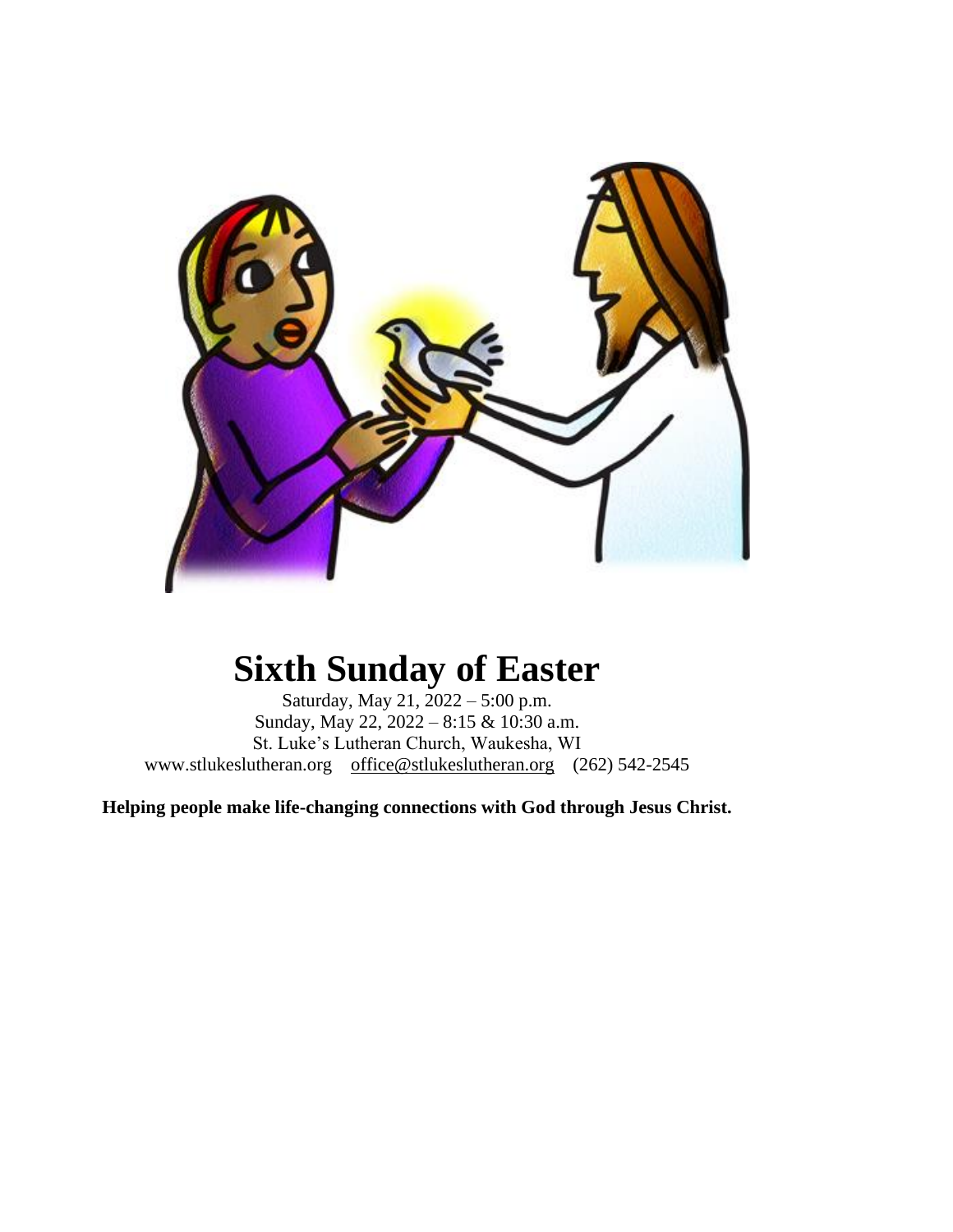# **Sixth Sunday of Easter**

Saturday, May 21, 2022 – 5:00pm Sunday, May 22, 2022 – 8:15am & 10:30am

### **Notes for Worship**

- ELW cranberry hymnal (hymns go up to 893)
- ACS purple hymnal (hymns start at 901)
- Page numbers refer to the numbers at the bottom of the page, usually in the front of the hymnal.
- Gluten-free communion wafers are available upon request. They are individually wrapped to avoid any confusion or cross-contamination.
- Our 8:15 a.m. services are livestreamed to the web via Facebook and our website, where they are archived for later viewing. Leaders and active assistants/participants in the service appear in the livestream. It is also possible that you and/or your children may be seen in our livestream. If you are concerned about this possibility and would like to sit where there is less likelihood of being seen, please sit on the eastern edge pews (closest to the stained-glass windows) toward the front or middle of the church.

# **GATHERING**

**PRELUDE** 

**5:00** Improvisation on *O Blessed Spring* **8:15 & 10:30** *O Blessed Spring*arr. David Lasky *Postlude* John Behnke **Godsbells** 

**CALL TO WORSHIP (10:30)** *Peace Like a River*spiritual

Angel Choir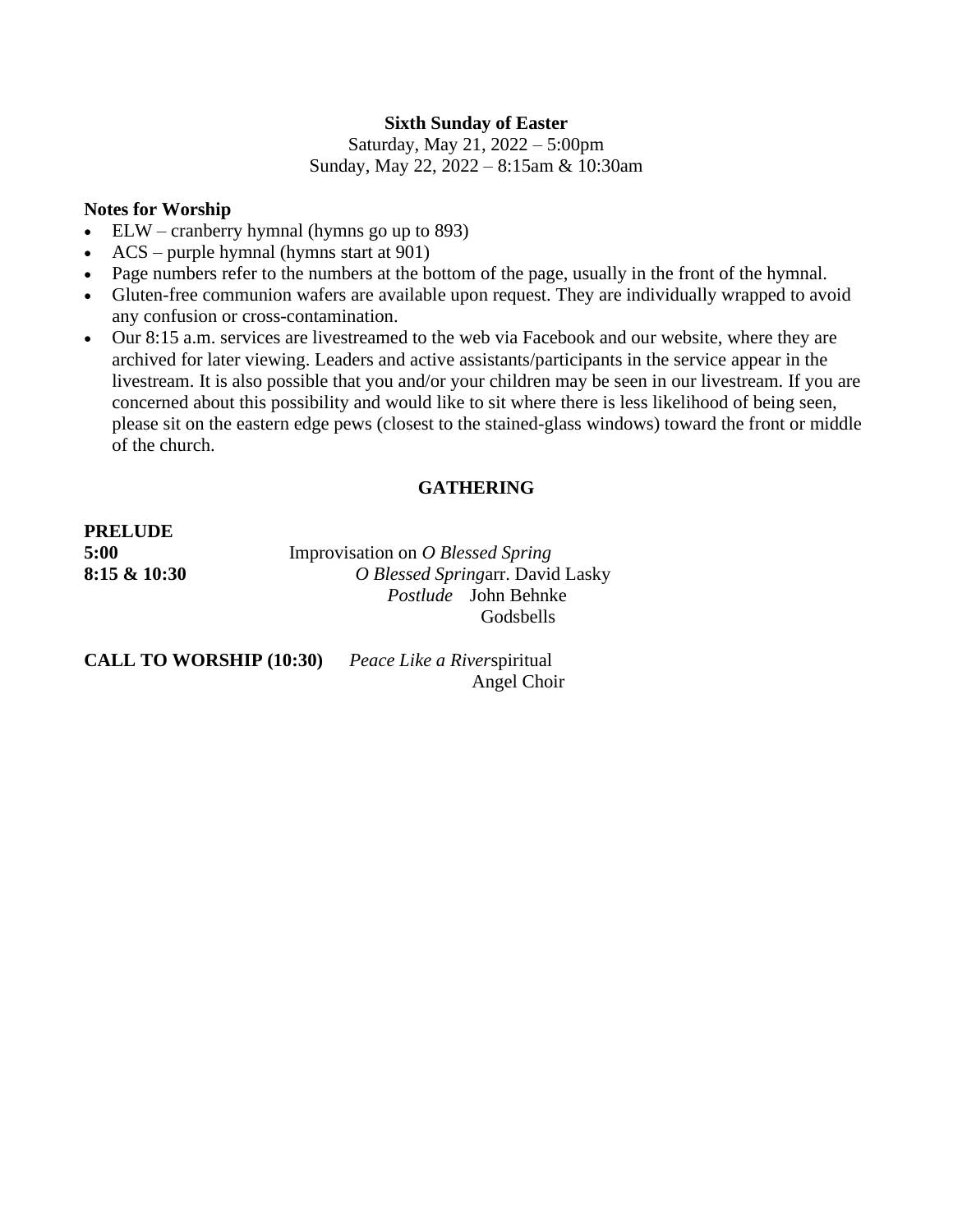**GATHERING HYMN** *O Blessed Spring* ELW 447



Text: Susan Palo Cherwien, b. 1953 Music: BERGLUND, Robert Buckley Farlee, b. 1950 Text © 1993 Susan Palo Cherwien, admin. Augsburg Fortress. Music © 1993 Robert Buckley Farlee, admin. Augsburg Fortress.

Duplication in any form prohibited without permission or valid license from copyright administrator.

#### **APOSTOLIC GREETING**

The grace of our Lord Jesus Christ, the love of God, and the communion of the Holy Spirit be with all! **And also with you.**

#### **PRAYER OF THE DAY**

Bountiful God, you gather your people into your realm, and you promise us food from your tree of life. Nourish us with your word, that empowered by your Spirit we may love one another and the world you have made, through Jesus Christ, our Savior and Lord, who lives and reigns with you and the Holy Spirit, one God, now and forever.

**Amen.**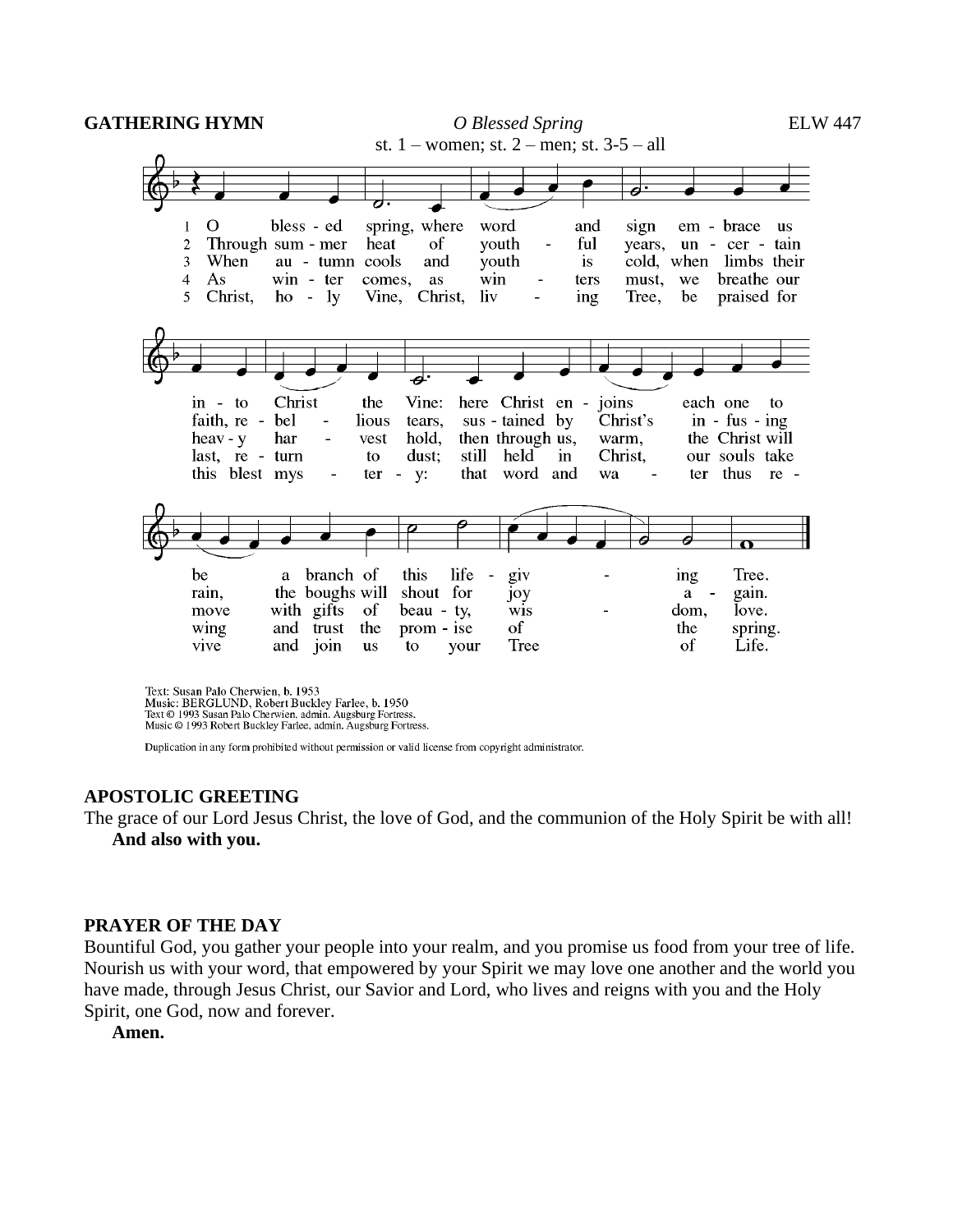Sing for Joy & Voices of Faith

#### **WORD**

#### **FIRST READING** Acts 16:9-15

<sup>9</sup>During the night Paul had a vision: there stood a man of Macedonia pleading with him and saying, "Come over to Macedonia and help us." <sup>10</sup>When he had seen the vision, we immediately tried to cross over to Macedonia, being convinced that God had called us to proclaim the good news to them.

 $11$ We set sail from Troas and took a straight course to Samothrace, the following day to Neapolis, <sup>12</sup> and from there to Philippi, which is a leading city of the district of Macedonia and a Roman colony. We remained in this city for some days. <sup>13</sup>On the sabbath day we went outside the gate by the river, where we supposed there was a place of prayer; and we sat down and spoke to the women who had gathered there. <sup>14</sup>A certain woman named Lydia, a worshiper of God, was listening to us; she was from the city of Thyatira and a dealer in purple cloth. The Lord opened her heart to listen eagerly to what was said by Paul. <sup>15</sup>When she and her household were baptized, she urged us, saying, "If you have judged me to be faithful to the Lord, come and stay at my home." And she prevailed upon us.

The word of the Lord. **Thanks be to God.**

**SECOND READING** Revelation 21:10, 22-22:5

 $10$ And in the spirit [one of the angels] carried me away to a great, high mountain and showed me the holy city Jerusalem coming down out of heaven from God.

 $^{22}$ I saw no temple in the city, for its temple is the Lord God the Almighty and the Lamb.  $^{23}$ And the city has no need of sun or moon to shine on it, for the glory of God is its light, and its lamp is the Lamb. <sup>24</sup>The nations will walk by its light, and the kings of the earth will bring their glory into it. <sup>25</sup>Its gates will never be shut by day—and there will be no night there. <sup>26</sup>People will bring into it the glory and the honor of the nations.  $^{27}$ But nothing unclean will enter it, nor anyone who practices abomination or falsehood, but only those who are written in the Lamb's book of life.

 $22:1$ Then the angel showed me the river of the water of life, bright as crystal, flowing from the throne of God and of the Lamb<sup>2</sup> through the middle of the street of the city. On either side of the river is the tree of life with its twelve kinds of fruit, producing its fruit each month; and the leaves of the tree are for the healing of the nations. <sup>3</sup>Nothing accursed will be found there any more. But the throne of God and of the Lamb will be in it, and his servants will worship him; <sup>4</sup>they will see his face, and his name will be on their foreheads. <sup>5</sup>And there will be no more night; they need no light of lamp or sun, for the Lord God will be their light, and they will reign forever and ever.

The word of the Lord. **Thanks be to God.**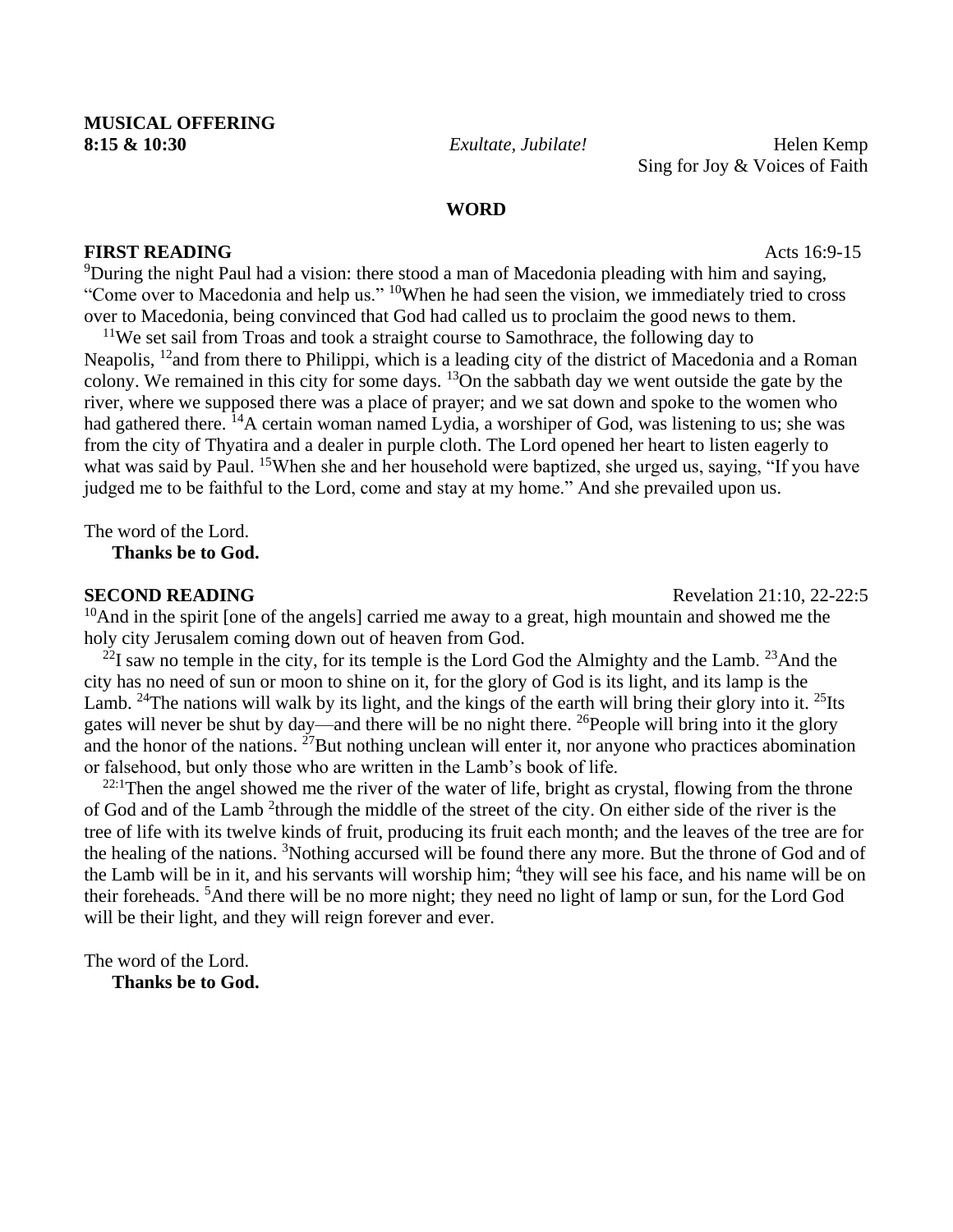

#### **GOSPEL** John 14:23-29

The holy gospel according to John. **Glory to you, O Lord.**

 $^{23}$ Jesus answered [Judas (not Iscariot),] "Those who love me will keep my word, and my Father will love them, and we will come to them and make our home with them. <sup>24</sup>Whoever does not love me does not keep my words; and the word that you hear is not mine, but is from the Father who sent me.

<sup>25"</sup>I have said these things to you while I am still with you. <sup>26</sup>But the Advocate, the Holy Spirit, whom the Father will send in my name, will teach you everything, and remind you of all that I have said to you. <sup>27</sup>Peace I leave with you; my peace I give to you. I do not give to you as the world gives. Do not let your hearts be troubled, and do not let them be afraid. <sup>28</sup>You heard me say to you, 'I am going away, and I am coming to you.' If you loved me, you would rejoice that I am going to the Father, because the Father is greater than I. <sup>29</sup>And now I have told you this before it occurs, so that when it does occur, you may believe."

The gospel of the Lord. **Praise to you, O Christ.**

**SERMON** Pastor Jordan

**HYMN OF THE DAY** *When It Seems the Day Will End* **ACS** 1034

**NEW LIFE RISING COMMITTMENT**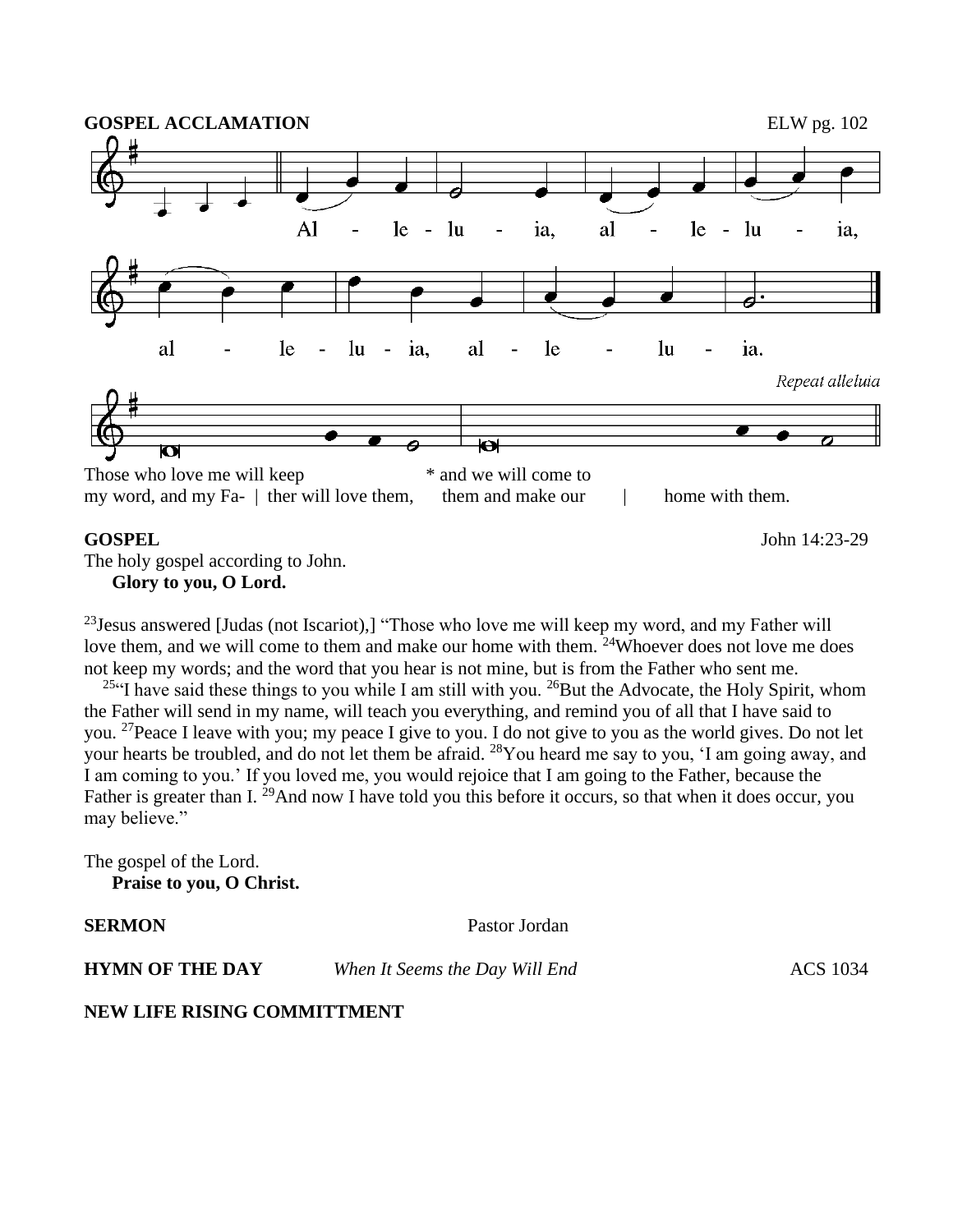#### **PRAYERS OF INTERCESSION**

God, in your mercy,

**hear our prayer.**



Use your phone to give. Point your QR reader at this graphic to be directed to Omella to make an online gift. Or visit omella.com/o/izfds

# **PEACE**

The peace of Christ be with you always! **And also with you!**

### **OFFERING**

5:00 *O Blessed Spring* arr. David Lasky 8:15 & 10:30 *God Has Work for Us to Do* Mark A. Miller Olivia Bogie, soloist; Voices of Faith

**OFFERTORY** *This Joyful Eastertide* ELW 391 st. 1

# **OFFERING PRAYER**

Living God, … in Jesus Christ, our Savior and Lord. **Amen.**

#### **MEAL**

**DIALOGUE**  The Lord be with you. **And also with you.** Lift up your hearts. **We lift them to the Lord.** Let us give thanks to the Lord our God. **It is right to give our thanks and praise.**

### **WORDS OF INSTITUTION**

**LORD'S PRAYER Our Father, who art in heaven, hallowed be thy name, thy kingdom come, thy will be done, on earth as it is in heaven. Give us this day our daily bread; and forgive us our trespasses, as we forgive those who trespass against us; and lead us not into temptation, but deliver us from evil. For thine is the kingdom, and the power, and the glory, forever and ever. Amen.**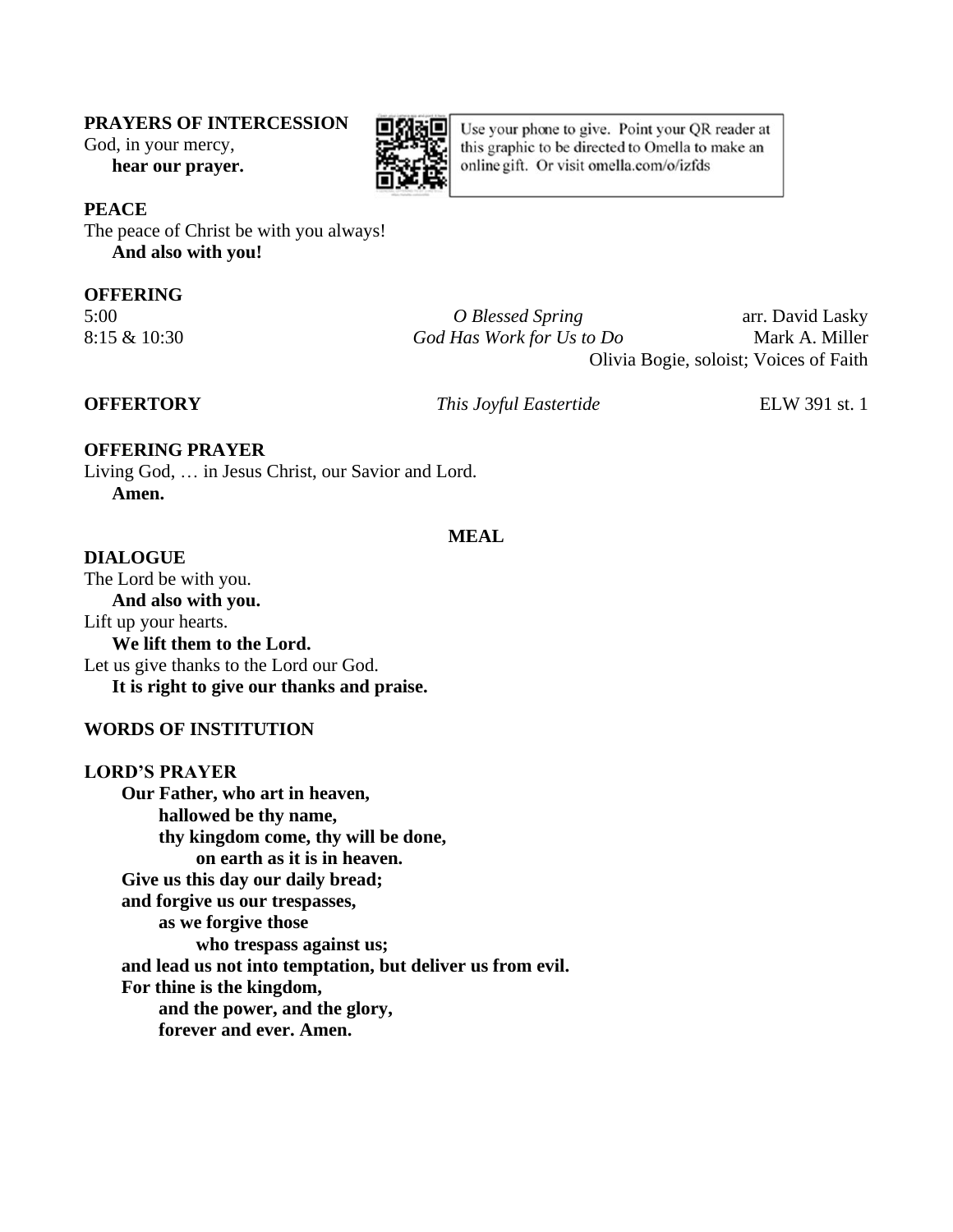#### **COMMUNION**

*All who are baptized are welcome to receive Holy Communion, regardless of church affiliation. Come and receive our crucified and resurrected Lord in the bread and wine of this meal. Grape juice and individually wrapped gluten-free wafers are available from the server by request.*

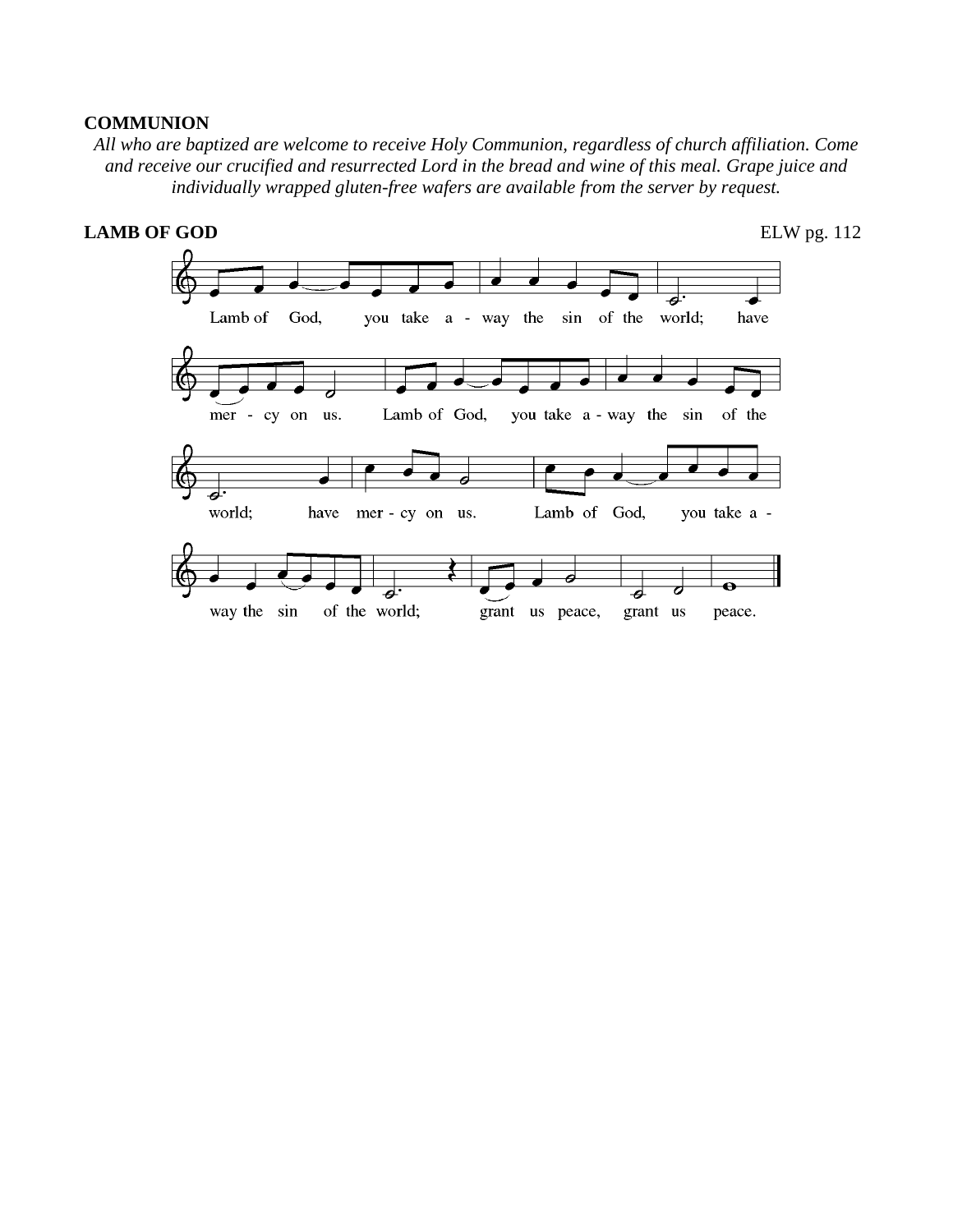

Text: Charles Wesley, 1707-1788<br>Music: HYFRYDOL, Rowland H. Prichard, 1811-1887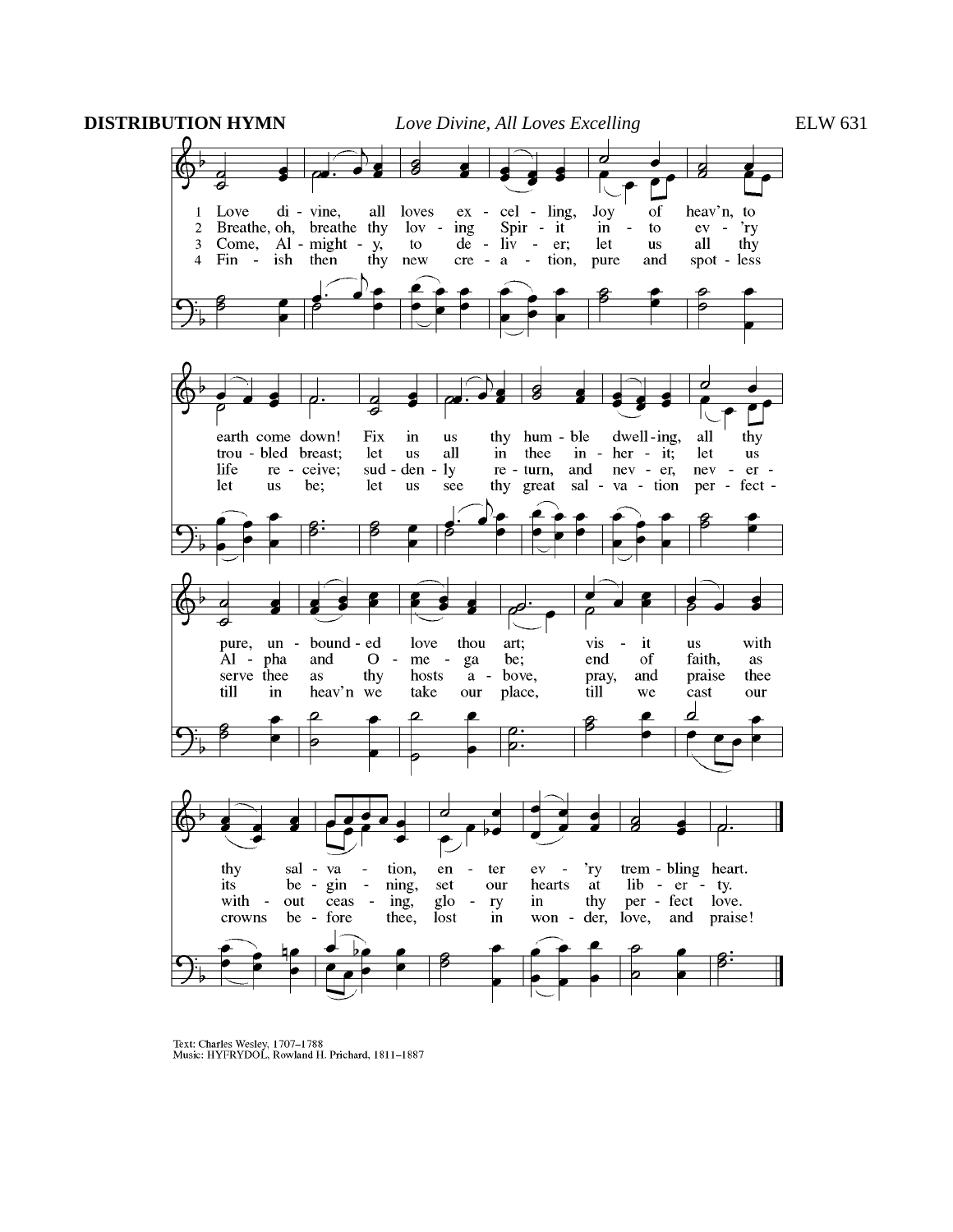**DISTRIBUTION HYMN** *When Peace Like a River* ELW 785



Text: Horatio G. Spafford, 1828-1888<br>Music: VILLE DU HAVRE, Philip P. Bliss, 1838-1876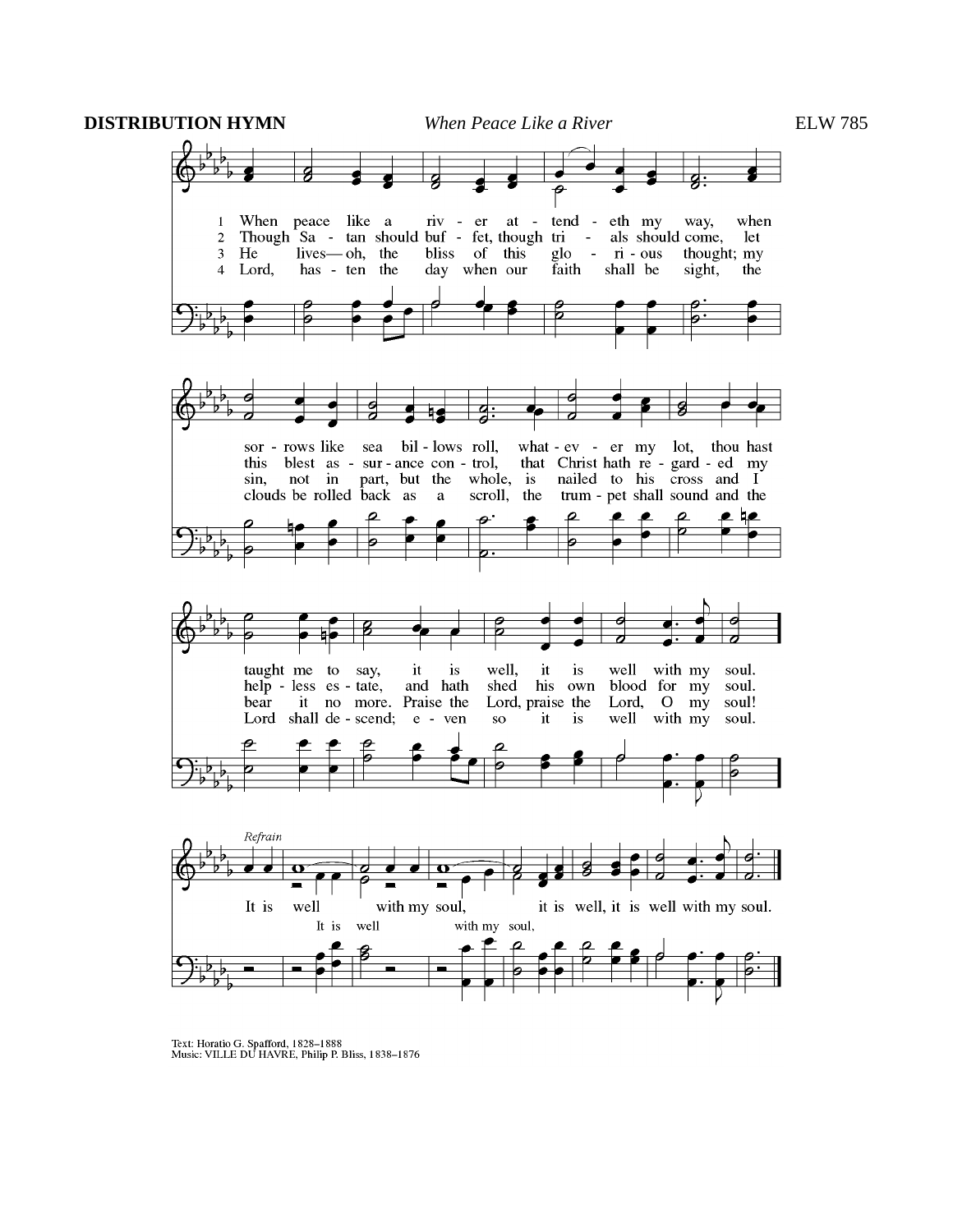# **TABLE BLESSING**

# **PRAYER AFTER COMMUNION**

We give you thanks, generous God, … all may know life in Jesus' name. **Amen.**

# **SENDING**

**BLESSING (5:00)** God, the Author of life, Christ, the living Cornerstone, and the life-giving Spirit of adoption, ☩ bless you now and forever. **Amen.**

**BLESSING (8:15 & 10:30)** *Blessing* Katie Moran Bart Sing for Joy & Voices of Faith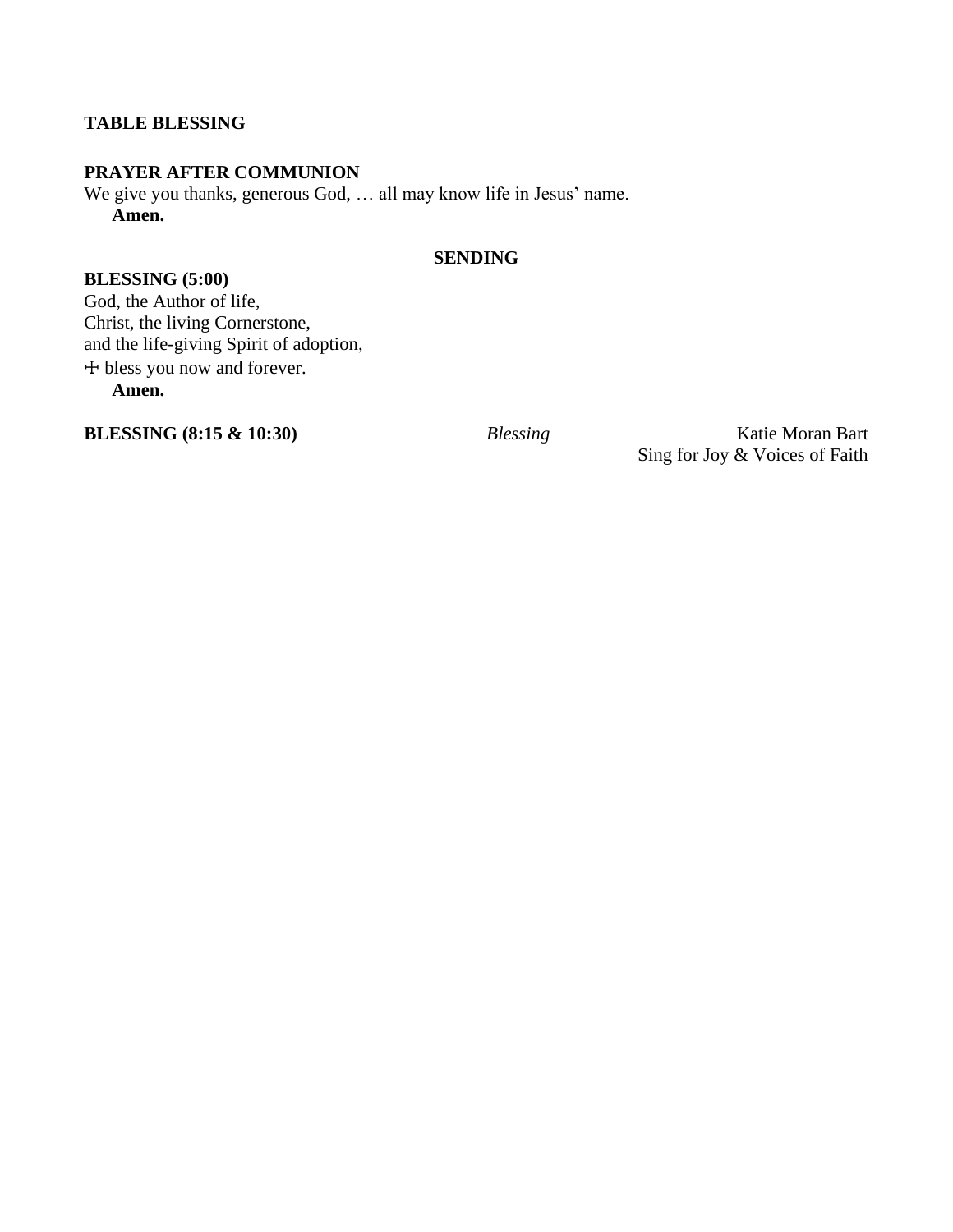

Text: Herbert F. Brokering, b. 1926 Music: THINE, Carl F. Schalk, b. 1929 Text and music © 1983 Augsburg Publishing House, admin. Augsburg Fortress.

Duplication in any form prohibited without permission or valid license from copyright administrator.

**ANNOUNCEMENTS**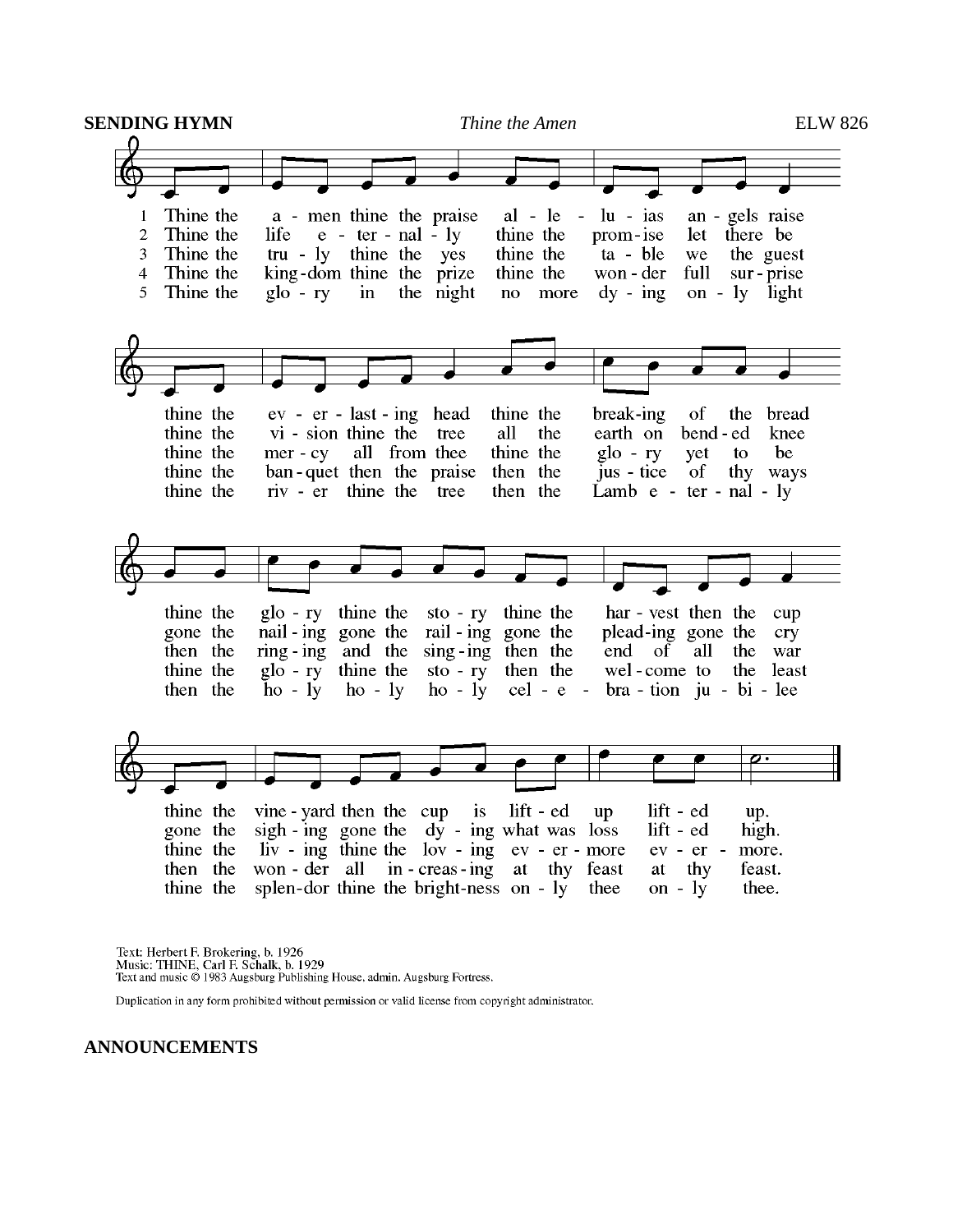# **DISMISSAL** Alleluia! Christ is risen. **Christ is risen indeed. Alleluia!** Go in peace. Tell what God has done. **Thanks be to God.**

**POSTLUDE** *Trumpet Tune in G* Jeremy Bankson

Copyright: *Berglund.* Music: Robert Buckley Farlee, David Lasky © 2011 Augsburg Fortress Publishers. *Blessing.* Words and Music: Katie Moran Bart © 2000 Neil A. Kjos Music Company. *Exultate, Jubilate.* Words and music: Helen Kemp and Kathy Ridl © 2015 Choristers Guild. *God Has Work for Us to Do.* Words and music: Mark A. Miller © 2013 Choristers Guild. *Hyfrydol from Hymn Harmonizations for Organ volume 1.* Music: John Ferguson © 1975, 2007 GIA Publications, Inc. *O Blessed Spring.* Words and music: Susan Palo Cherwien, Robert Buckley Farlee © 1993 Augsburg Fortress Publishers. *O Blessed Spring.* Music: David Cherwien © 2011 Augsburg Fortress Publishers. *Thine – piano.* Music: Carl Schalk, Anne Krentz Organ © 2000 Augsburg Fortress Publishers. *Thine the Amen.* Words and music: Herbert F. Brokering, Carl Schalk © 1983 Augsburg Fortress Publishers. *Trumpet Tune in G.* Music: Jeremy Bankson © 2018 MorningStar Music Publishers/Birnamwood Publications. *Ville du Havre – organ.* Music: J. Bert Carlson © 2009 Augsburg Fortress Publishers. *When It Seems the Day Will End.* Words and Music: Justin Rimbo © 2020 Augsburg Fortress Publishers. Streamed and reprinted with permission under OneLicense.net #A-727601. All rights reserved. Liturgies from [sundaysandseasons.com](http://sundaysandseasons.com/) License: SB127834 © 2021 Augsburg Fortress. All rights reserved.

#### **In Our Prayers**

The families of Warren Herbrand and Al Jamieson

#### **Special Prayers**

Jennifer J, Tom M, Bill B, Marie B, Laura, Kirsten W, Michele, Katie L, Bruce, Ginny R, Dennis M, Erica, Pastor Jordan, Tracy C, Marcella P, Katie Jo, Don M, Leigh L, Bonnie, Larry S, Cindi W, Ella M, Michael & Terry, Mark, Liam, Lizanne S, Shirley O, Ian, Emily W, Betty K, Eric C, Tom M, Sue O, Sandy W, Joe W, Thalia, Rena, Wayne,

Sue C, Manny, Doug H, Stacia, Dave A, John D, Nicki P, Mason K, Sue T, Thomas S, Brian Z, Donna L, Mike K, Jenny, Shane, Kenzie.

#### **Those in Military Service**

Gary Bjerke, Avery Dopke, Jim Kieso Jr, Daniel Krueger, Zander Maxwell, S. Kate Zelinger.

#### **ANNOUNCEMENTS**

#### **Friendship Pads**

Please be sure to sign in on the friendship pads located in each pew.

#### **Ambo Flowers Cost Increase**

The price for ambo flowers has increased to \$45. The ambo flower sign-up sheet is located on the bulletin boards at Sign-Up Central.

#### **Making a Commitment**

We will gather commitments to the New Life Rising Campaign this weekend, May 21 and 22. Please prayerfully consider how you will our congregation step into the future God has for us.

#### **Music Camp 2022 Registration Now Open!**

Music Camp 2022 registration is now open on the St. Luke's website for students entering kindergarten-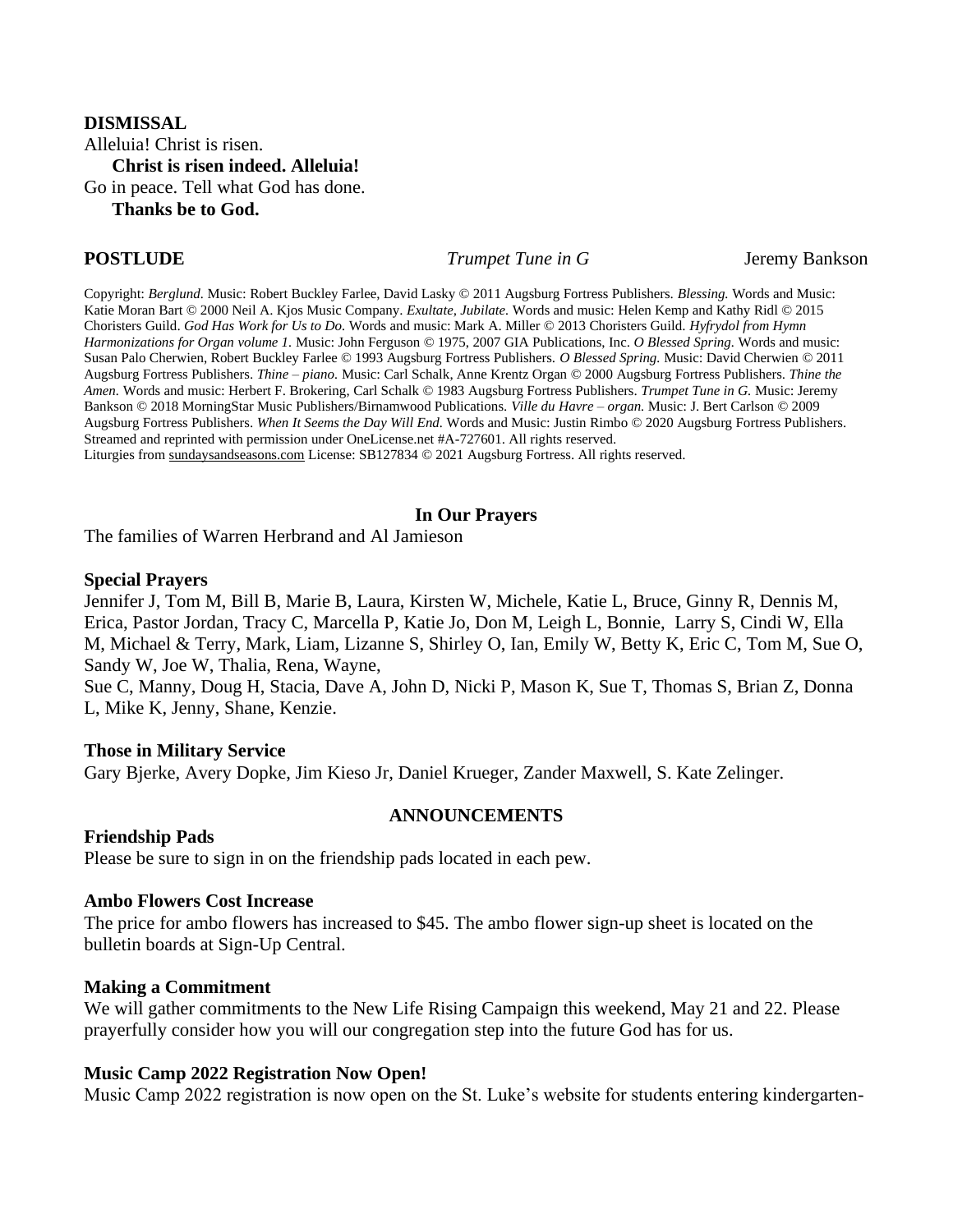7<sup>th</sup> grade. Music camp will be July 25-29, and more information can be found on the St. Luke's website, or by talking to Mr. Schaner.

# **On-Line Giving**

To start giving electronically or make changes to your existing on-line giving, please log on to our website and click on the "On-Line Giving" tab on the far right. You can also fill out the paper authorization form and return it to the church office. Paper authorization forms are available at the Welcome Center. Thank you!

# **Sarah Circle**

Sarah Circle will meet at 1:00pm on Wednesday, May 25 at the home of Pat Nielsen at 107 Eagles Lookout in North Prairie. Please call (262) 392-5600.

#### **Senior Recognition**

On Sunday, June 5<sup>th</sup> we will recognize our graduating high school seniors at our 10:30 worship service, along with our scholarship recipients. Come celebrate with our students!

# **Summer Pick Up Choir**

Do you love to sing, but can't commit to a weekly rehearsal? Do you want to give singing in the choir at St. Luke's a try? Join us on Sunday, June 5<sup>th</sup> for our first summer pick up choir of the season. We will learn something to sing that morning that we will sing in worship. Warmup will be at 7:45 before the 8:15 worship service. All ages are welcome, and we have a great time. Come make a joyful noise! Stay tuned for future dates, and if you have any questions, contact Michael Schaner, Director of Music Ministries [\(mschaner@stlukeslutheran.org\)](mailto:mschaner@stlukeslutheran.org).

#### **Stand with Ukraine Event**

Join us on Saturday, June 4 at 7:00pm, here at St. Luke's for an evening of Ukrainian music, songs, poetry, and dance presented by SOPHIA. Performers are from St. Michael Ukranian Church and St. Mary's Ukrainian Orthodox Church. Coffee and baked goods will be served before the program, with all proceeds going towards Ukrainian relief efforts. If you would like to volunteer to help, please contact Diane Voit.

# **Welcome, Children!**

We invite children of all ages to be in worship with us. Children can use the Pray-Ground in front of the church on the piano side as a comfortable space to experience worship. If you feel your child(ren) are being too disruptive you are welcome to move into the Chapel.

#### **Are you receiving our weekly** *Connections* **email?**

Each week we send out an email called *Connections*. It includes announcements, links, information about worship schedules, community events, and so much more. If you are not receiving it, email Jennifer in the office [\(office@stlukeslutheran.org\)](mailto:office@stlukeslutheran.org) to be added to the email list.

# **Prayer Ministry**

How can we pray for you, a friend or a loved one? Our Prayer Team is here for prayer support during the trials and joys of daily life. If you or someone you know needs prayer for any reason, could use a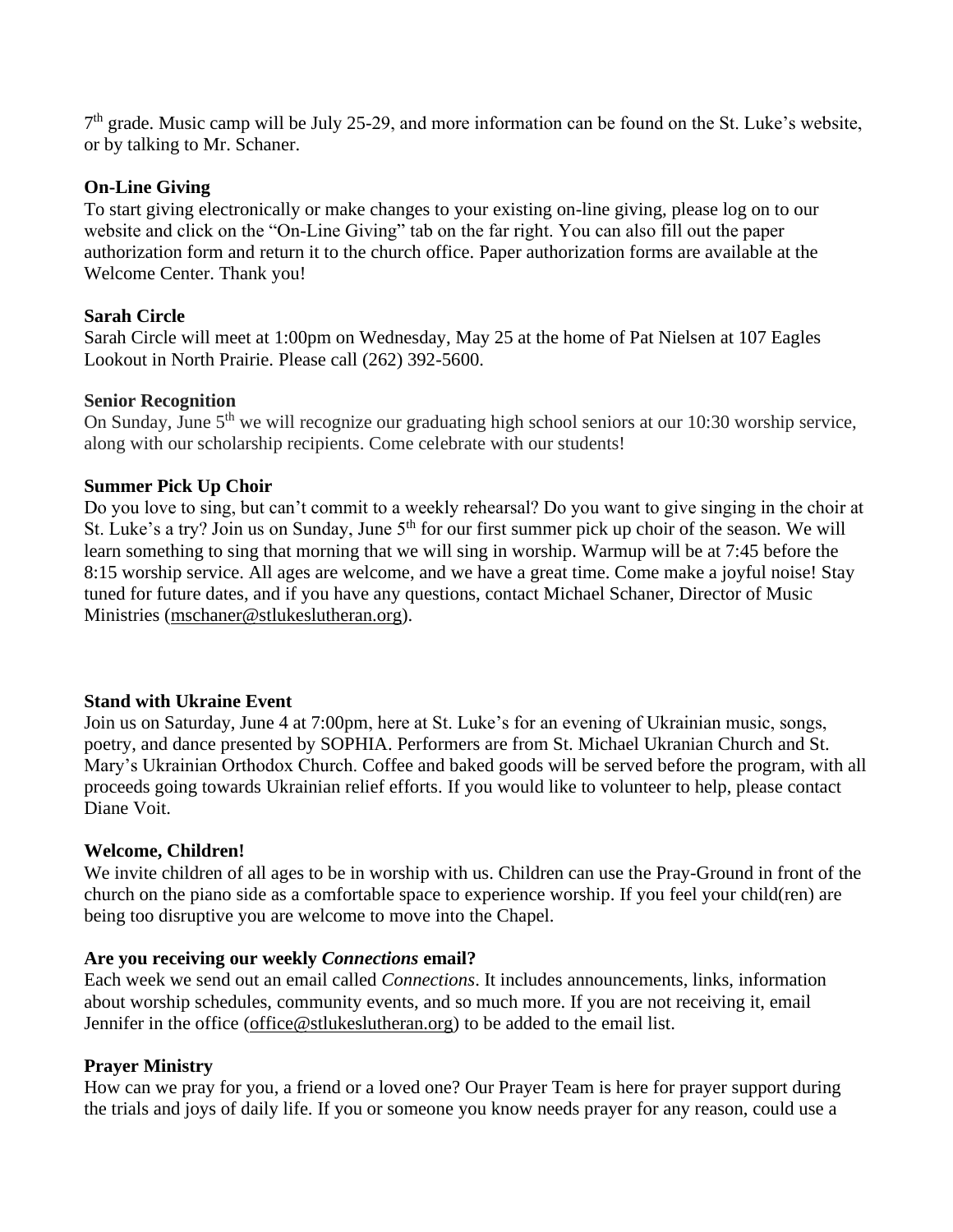note of encouragement or get well wishes, or if you have any questions, please contact Laurie at [lrohrwasser@stlukeslutheran.org.](mailto:lrohrwasser@stlukeslutheran.org)

# **Sunday School**

# *May 22 is the last day of Sunday School for the 2021-2022 school year.*

Sunday School welcomes children that are between the age of 3 to 12. Sunday School is a space that can include the presence of parents, grandparents, guardians, and mentors. We begin in the sanctuary at 9:30 a.m. after worship with an opening, and then break into small groups for a Bible lesson and activity. Sunday school ends at 10:15 a.m. The children can be picked up near the hospitality area on the main level of the church.

# **Discipleship Training**

# *May 22 is the last day of DT for the 2021-2022 school year.*

Discipleship Training or DT is a ministry that helps our youth confirm their faith. Discipleship Training meets downstairs in the youth room and starts at 9:15 a.m. and ends at 10:15 a.m. Every week the youth dive into their faith through games, Bibles lessons, and sometimes food. This ministry serves the youth in grades seven and eight.

# **Pentecost: Wear Red to Worship**

We will observe Pentecost, the weekend of June 5. Pentecost is the annual celebration of the coming of the Holy Spirit. As is tradition, we invite you to wear red to worship that weekend. Red is the traditional color the Church has used throughout the ages to signify "Holy Spirit events."

# **Hope Center Again Receiving Donations**

Donations to the Hope Center are once again being received. The center has announced that it is returning to pre-pandemic procedures. Clothing and certain furnishings are able to be dropped off by appointment. Call the Hope Center at 262-549-8726.

# **The ELCA Observed Its 35th Anniversary**

The Evangelical Lutheran Church in America (ELCA) observed its 35th anniversary on April 30. On this date in 1987, the ELCA constitution was adopted during the opening session of the Constituting Convention in Columbus, Ohio. The ELCA was formed from a merger of three Lutheran churches – the American Lutheran Church, the Association of Evangelical Lutheran Churches, and the Lutheran Church in America. To symbolize the formation of the new denomination, the bishops from the three predecessor church bodies poured water from separate containers into one baptismal font. The Rev. Herbert W. Chilstrom was elected first bishop of the ELCA during the Constituting Convention. He was former bishop of the Minnesota Synod of the Lutheran Church in America. As the church commemorates its history, it also is looking toward the future. ELCA Presiding Bishop Elizabeth Eaton spoke of the importance of the "Future Church" priority being rooted in tradition while also being relevant to people who may not know the gospel message of freedom. "In 1522, early in the Lutheran movement, Martin Luther took hold of the new technology of the printing press and modernized communication by translating the Bible into German, the language of the people," she said. "Now, 500 years later, we need to find new ways to speak into the cultural vernacular. "It's not our intent to water down or minimize the gospel word, but to share the good news to make it rooted in tradition and radically relevant. We believe that the gospel changes lives. The gospel not only is a word of grace but it's also a word of liberation." Additional "Future Church" priorities include starting new ministries and engaging with new, young and diverse people.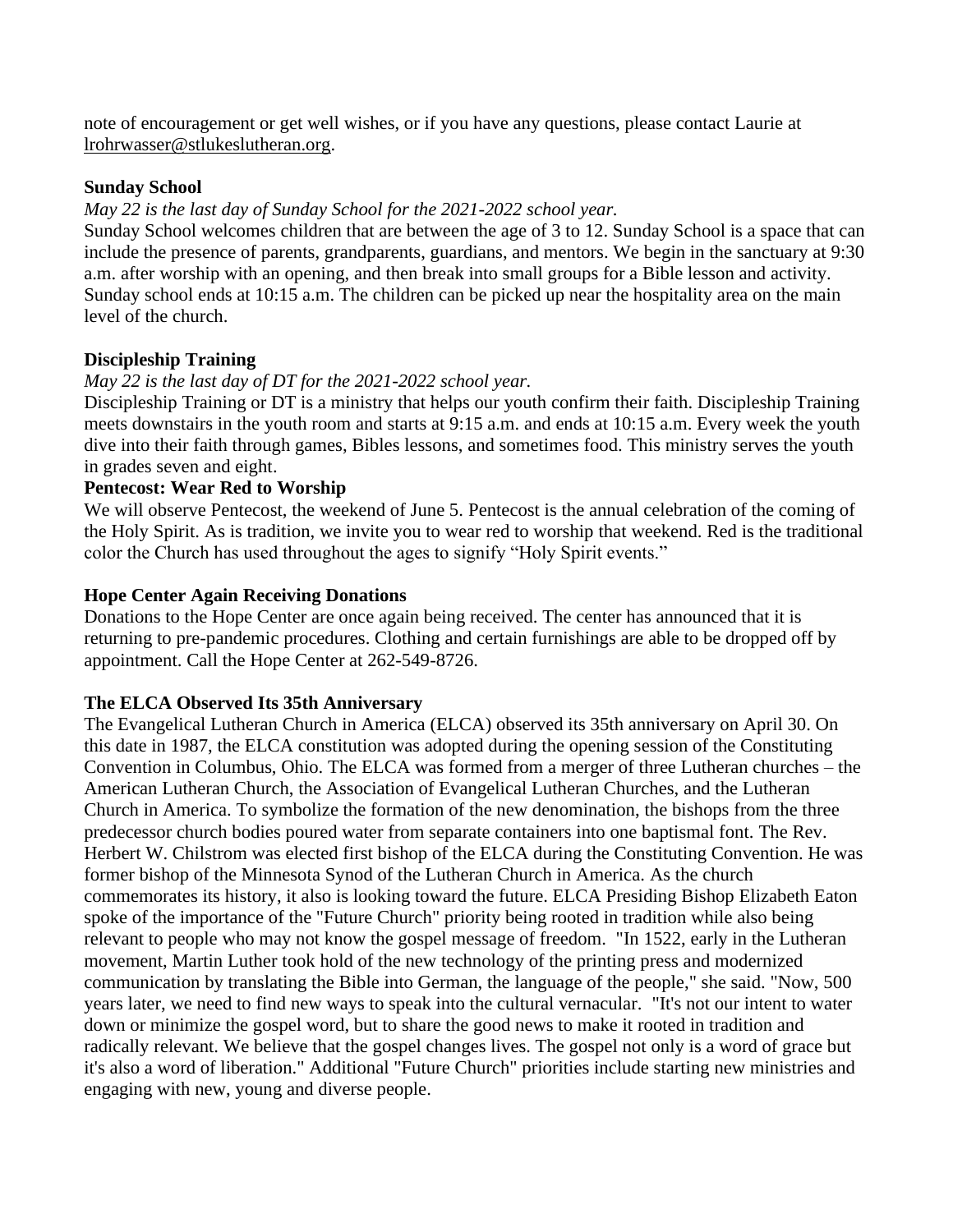# **Our Eastern Europe Crisis Response**

Since the beginning of Russia's war against Ukraine on Feb. 24, millions of people have fled the country and are seeking refuge in neighboring countries including Hungary, Moldova, Poland, Romania and Slovakia. There are major humanitarian concerns for both internally displaced people and refugees. Many people fleeing their homes in Ukraine need shelter and basic necessities such as food, water and toiletries. Care for people also includes pastoral and psychological support to address the trauma they've endured.

Lutheran Disaster Response is accompanying our companions in Ukraine, Hungary, Poland, Romania and Slovakia, as well as ecumenical partners such as Lutheran World Federation and Church World Service, in their humanitarian responses to the crisis created by Russia's war against Ukraine. These partners provide refugees with immediate support and supplies such as food, blankets, water and hygiene kits. Your gifts will support people impacted by the war. Gifts designated to "Eastern Europe Crisis" will be used in full (100%) for direct response to assist those affected. To donate, visit <https://community.elca.org/eastern-europe-crisis-response>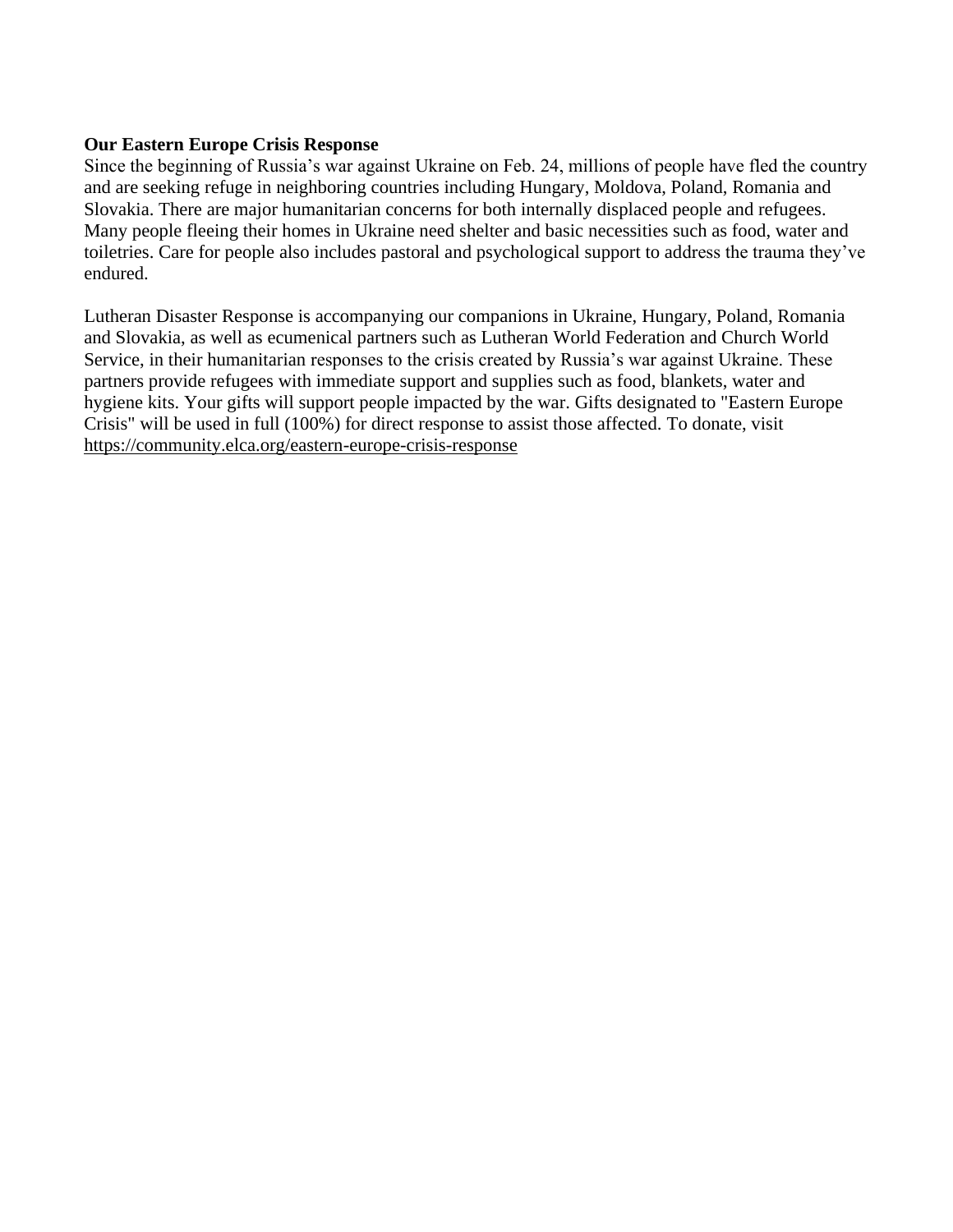#### **GOSPEL MESSAGE**

# **May 22, 2022 SIXTH SUNDAY OF EASTER Lifelong Learning**

Graduates walk across the stage in cap and gown, receiving diplomas or degrees and pausing for pictures. The celebration marks the end of a time of learning and a transition to a time of doing. New jobs require orientation and more practical learning, but soon the employees are proficient at their work. The sheet metal apprentice becomes the expert journeyman. The accountant sees no more surprises in tax preparation. The retail worker masters the merchandise, the computer system, and dealing with difficult customers.

This movement from learning to knowing is not limited to work. We learn about civic issues and come to know where we stand. We learn about our faith and come to solid beliefs about our values. We learn about ourselves and who we are as people and settle into a sense of our own identity. One could call this process of learning and knowing through experience "lifelong learning."

Jesus gives us an image of the Holy Spirit as teacher. But the Holy Spirit is not just any teacher; the Holy Spirit can teach us everything! The implication is that lifelong learning is less about information and more about what it means to be human, less about training and more about our relationship with God.

How do we experience the teaching of the Holy Spirit? Perhaps it is in the surprises of grace where someone's generosity overwhelms us. Maybe it is in the nudges of knowing when an uncomfortable question opens up a place for us to reflect on our prejudices. Sometimes the font or table softens our heart in just the right moment to find a path for forgiveness.

With this promise of the Holy Spirit Jesus also leaves the gift of his peace, that in our learning and growing we may also know the peace that "surpasses all understanding" (Philippians 4:7).

From sundaysandseasons.com.

Copyright © 2022 Augsburg Fortress. All rights reserved.